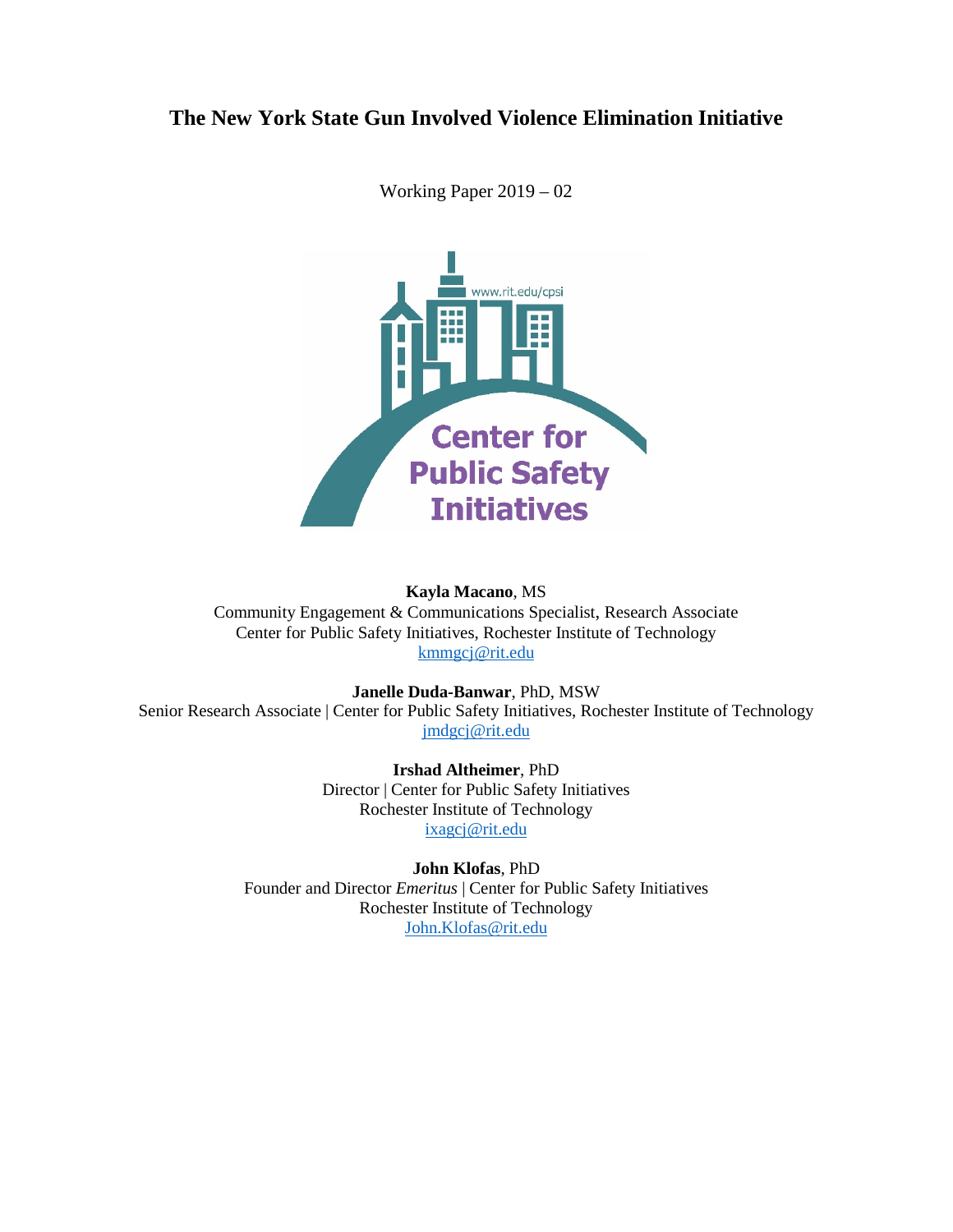#### **Background of the Gun Involved Violence Elimination (GIVE) Initiative**

#### **Statewide**

The New York State Division of Criminal Justice Services (DCJS) sponsors various initiatives to reduce crime across New York State, such as Operation IMPACT, which began in 2004. This program identified 17 counties across New York State, outside of New York City, that were responsible for more than 80% of the state's Part I crimes. In 2014, IMPACT narrowed focus and shifted to the Gun Involved Violence Elimination (GIVE) Initiative. Within the same counties, 20 individual jurisdictions participate in the GIVE initiative to reduce gun violence [Appendix A], with the goal of reducing three specific areas of firearm related crime: the number of shooting incidents, shooting victims (persons hit) and individuals killed by gun violence (DCJS, n.d.).

Strategies to reduce these firearm-related crimes include enhanced crime analysis approaches and problem-oriented policing tactics. More specifically, there are also four evidencebased practices that these jurisdictions can utilize in their efforts to reduce gun violence.

"Crime-fighting strategies developed under GIVE vary by jurisdiction and include, but are not limited to: enhanced patrols in identified "hot spots" or locations that have shown to be the most prone to gun violence; focused deterrence against violent gangs and groups considered responsible for the most gun violence in communities; increased supervision of individuals on parole and probation; and the deployment of street outreach workers to interrupt cycles of violence or prevent retaliation" (DCJS, n.d., para. 4).

Problem-oriented policing, incorporated into each aforementioned strategy, offers a more proactive approach to traditional police efforts. Problem-oriented policing involves identifying underlying problems to alleviate crime at its root cause, and prevent future problems (Goldstein, 1979).

Aspects of procedural justice are implemented within each of these strategies as well. Procedural justice involves transparency (information-sharing), giving citizens a voice, treating everyone with respect and being neutral and fair throughout decision-making processes.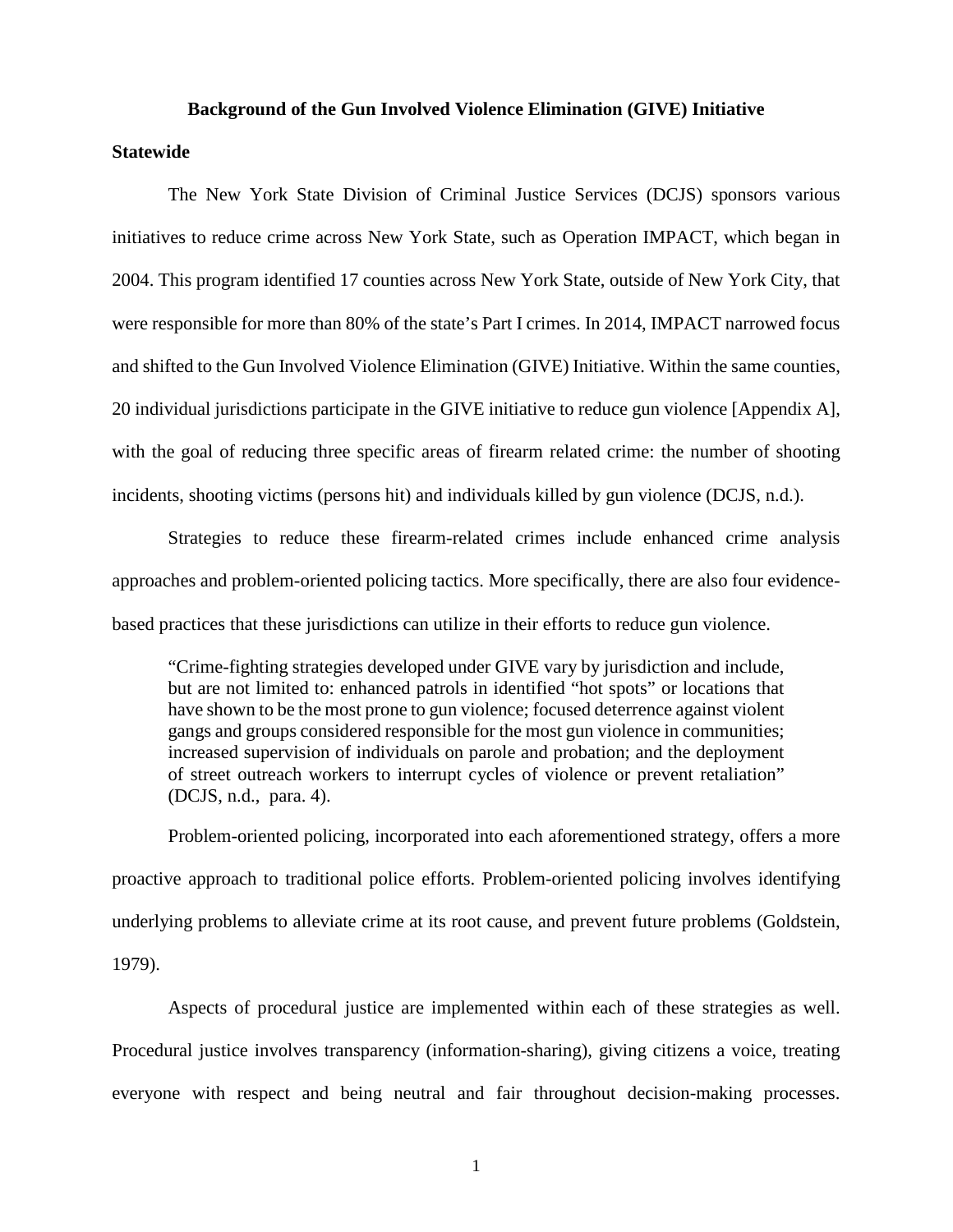Incorporation of procedural justice principles in police practices can increase citizen trust in police (Blader & Tyler, 2003).

Funding is awarded to the each jurisdiction's Police Department, District Attorney's Office, Sheriff's Department, and Probation Departments for personnel salaries (e.g., crime analysts, prosecutors, Field Intelligence Officers), training, overtime, equipment and other relevant costs (DCJS, n.d.). These and other relevant partners are expected to meet regularly to discuss their strategies, crime and data analyses, program successes and shortcomings, and alternative approaches.

### **Evidence-Based Strategies**

### **Focused Deterrence**

Focused Deterrence practices are rooted in deterrence theory, which argues that:

"In contemplating a criminal act, they [potential offenders] take into account the probable legal penalties and the likelihood that they will be caught. If they believe that the legal penalties threaten more pain than the probable gain produced by the crime, then they will not commit the crime. Their calculation is based on their own experience with criminal punishment, their knowledge of what punishment is imposed by law, and their awareness of what punishment has been given to apprehended offenders in the past." (Akers, 2012, p. 16).

Police and other criminal justice partners can increase certainty, swiftness (quickness) and severity of punishment through messages of zero tolerance and increased supervision of individuals and groups involved in gun violence (Center for Evidence-Based Crime Policy [CEBCP], n.d., "Focused Deterrence"). These messages are best delivered with direct interaction in the different types of Focused Deterrence events (i.e., Call-In or Custom Notification). These messages also communicate incentives for compliance and consequences of continued violent activity. For GIVE, the 'hard' message (e.g. "we know what you are involved in, we are watching you and your group, and we will go after all of you if the violence continues") is delivered by law enforcement, and 'soft' messages to emphasize the willingness of the community to help these individuals are often given by social service providers (CEBCP, n.d., "Focused Deterrence").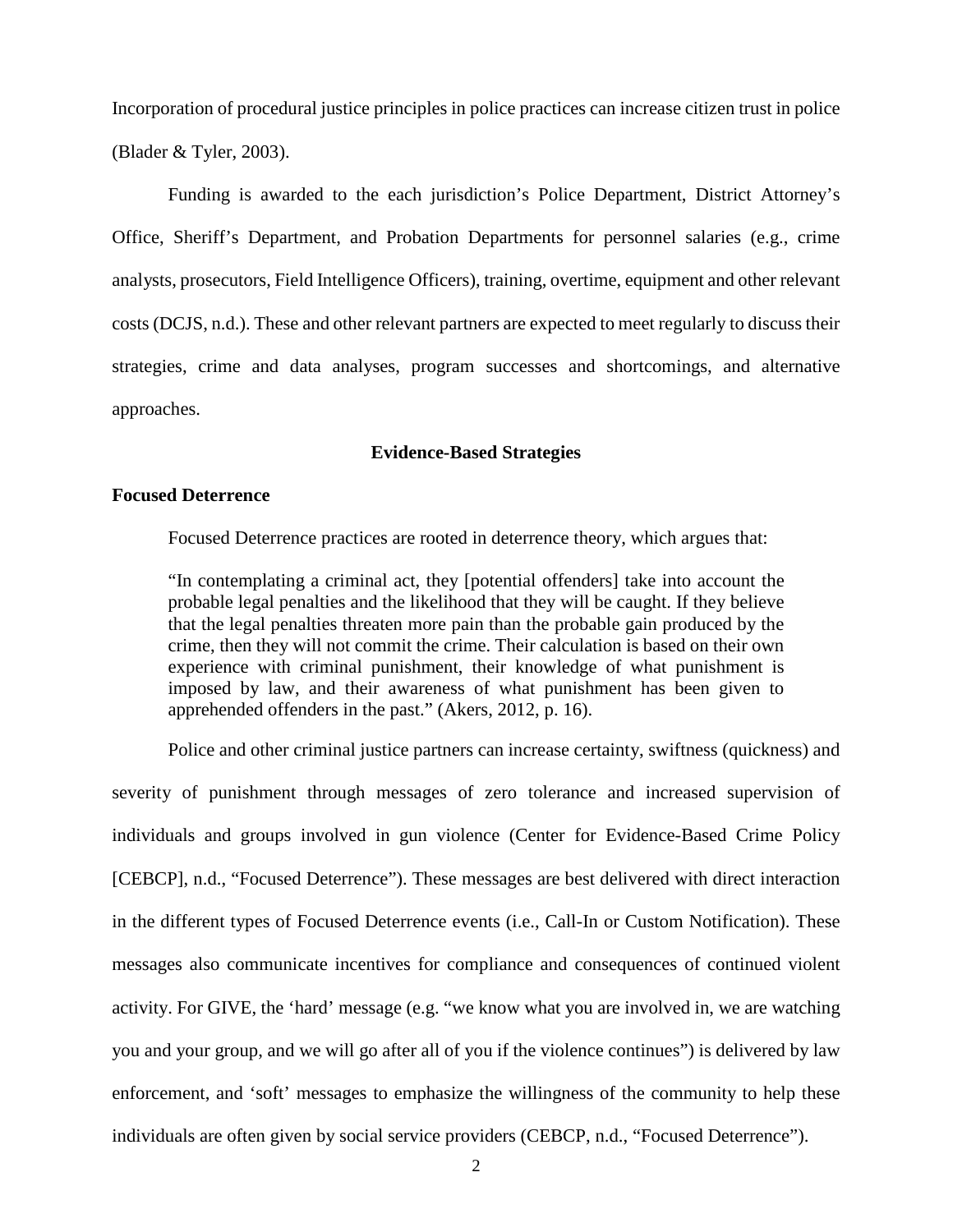#### **Hot Spots Policing**

Hot Spots Policing is the process of using data and additional policing information to determine where a higher rate of crime occurs within an area. While police have not ignored geography in the past, Hot Spots Policing requires a focus on geography and locations of crime, and prioritizes policing resources on the micro-areas that have the most crime and disorder (CEBCP, n.d., "Hot Spots"). The focus of Hot Spots Policing is on places where gun violence is highly concentrated, rather than the people involved in this activity. Hot Spots Policing involves identify 'hot' areas, analyzing the problems of these areas, and developing tailored responses to them (CEBCP, n.d. "Hot Spots"). "Crime prevention effectiveness is maximized when police focus their resources on these micro-units of geography" (CEBCP, n.d., "Hot Spots", para. 2).

Examples of Hot Spots Policing tactics may include increased time spent by officers in the identified areas, developing individualized responses based on the problems within each area, predictive policing and prevention efforts, and relying on crime analysis for additional information on the crime patterns and areas themselves (CEBCP, n.d., "Hot Spots").

## **Street Outreach**

Street Outreach offers a public health approach that concentrates on the high-risk individuals involved in these crimes. "One important benefit of a public health approach to gangs is a focus on primary prevention, emphasizing policies and programs that prevent violence – and gangs and gang membership – before it starts." (Gebo, 2016, p. 376). Cure Violence, perhaps the most often cited and most well-known Street Outreach program, directs street workers to make contact with at-risk individuals to interrupt violence. The model also argues that violence is a disease that needs to be treated differently than other crime, as violence has negative effects on those who witness it, and can spread like a disease (Cure Violence, 2018).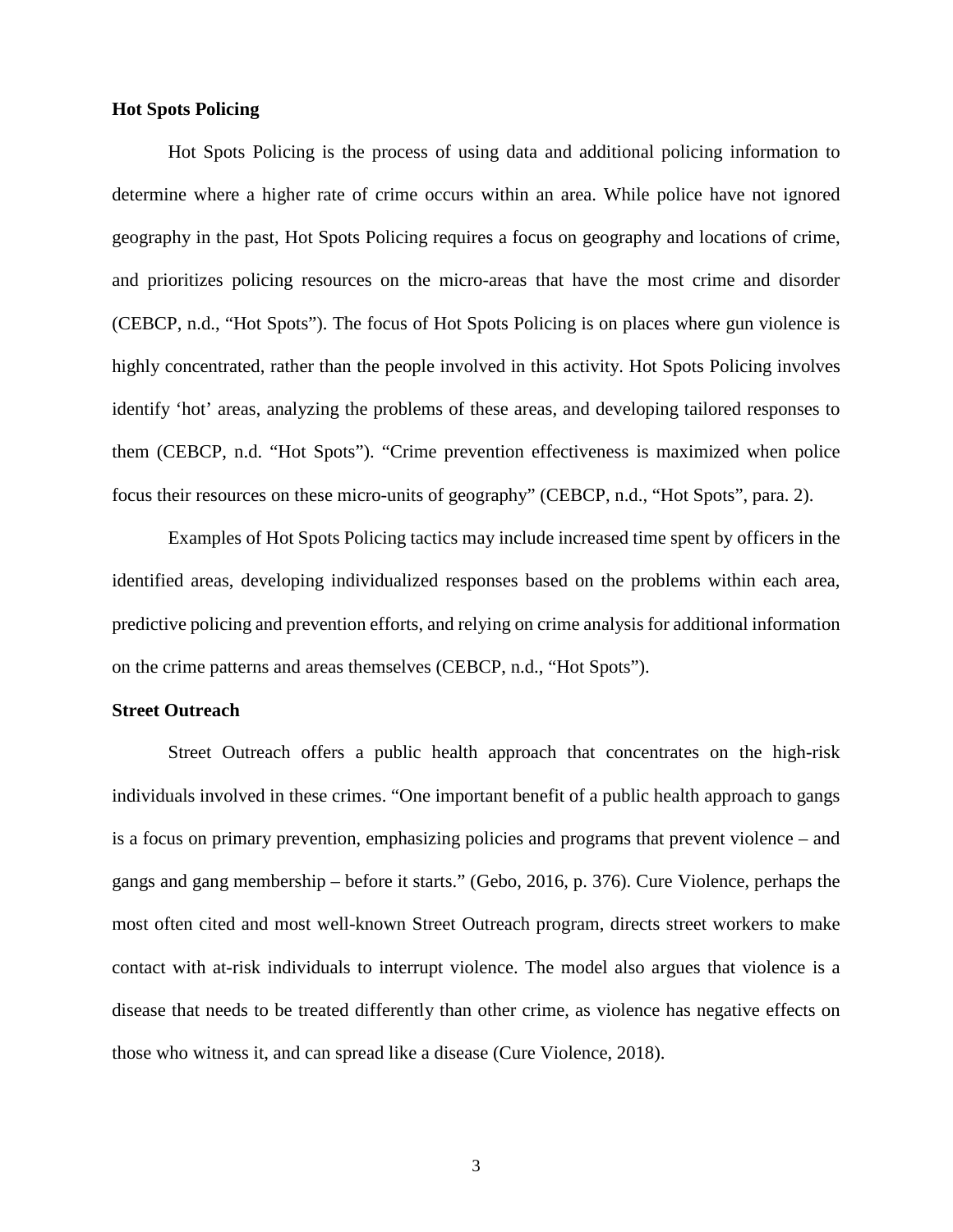### **Crime Prevention Through Environmental Design**

Crime Prevention Through Environmental Design, known as CPTED, is a problemoriented policing strategy that focuses on how an environment can create or promote opportunities for crime, and altering these environmental characteristics to prevent crime from occurring (Cozens & Hillier, 2005). Environmental changes may be modifications to physical structures or vehicular or pedestrian traffic flow. They may entail "target hardening" by modifying access points, installing spotlights or video surveillance. Modifications may involve broader changes to the surrounding environment, such as adding parks and recreation to encourage outdoor communal social activities (Cozens & Hillier, 2005).

#### **Problem Oriented Policing and Procedural Justice**

Problem-Oriented Policing [POP] strategies involve proactive identification of problems and targeting solutions to alleviate problems at their root (CEBCP, n.d., "Problem-Oriented Policing"). This concept was originally discussed by Herman Goldstein (1979) to bring a more proactive approach to crime prevention.

Procedural justice is an important approach in community perception and satisfaction with the police. Procedural justice is an important approach in community perception and satisfaction with the police.

#### **Implications, Limitations and Future Directions**

The GIVE Initiative is a statewide program, which allows for variation between sites, based on their crime needs. This also allows other states to look at the GIVE Initiative and replicate statewide efforts in other areas. This paper is limited to a statewide overview, and does not discuss any locally-focused efforts, or any outcome data. These will both be examined in future working papers.

4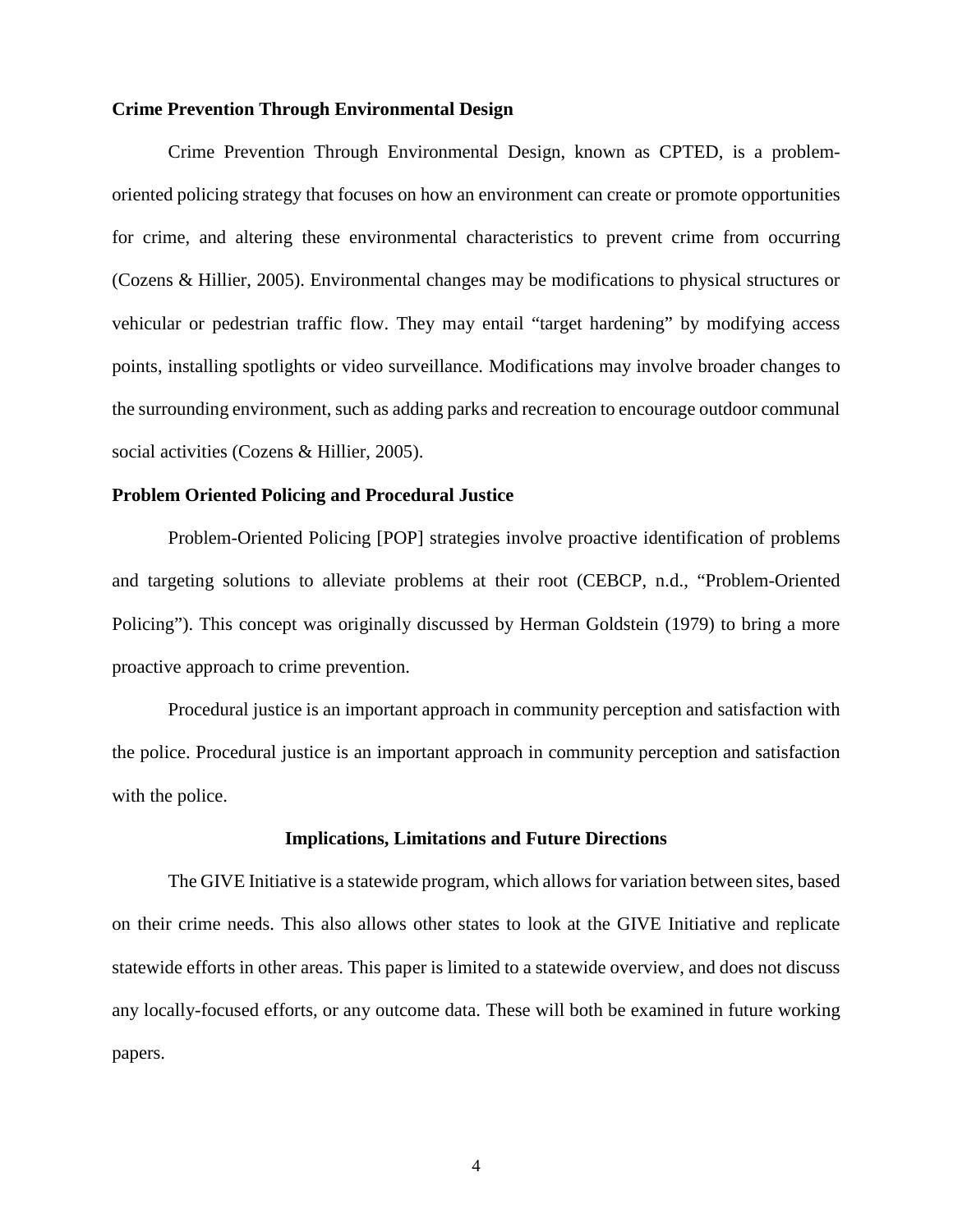#### **References**

- Akers, R. L. (2012). Title. In *Criminological Theories: Introduction and Evaluation* (p. 15 34). New York, NY: Routledge.
- Blader, S. L. & Tyler, T. R. (2003). A four component model of procedural justice: Defining the meaning of a 'fair' process. *Personality and Social Psychology Bulletin, 29*, 6, 747 – 758.
- Center for Evidence-Based Crime Policy. (n.d.). *Community policing and procedural justice.* Retrieved September 4, 2018 from [http://cebcp.org/evidence-based-policing/what-works](http://cebcp.org/evidence-based-policing/what-works-in-policing/research-evidence-review/community-policing/)[in-policing/research-evidence-review/community-policing/.](http://cebcp.org/evidence-based-policing/what-works-in-policing/research-evidence-review/community-policing/)
- Center for Evidence-Based Crime Policy. (n.d.). *Focused deterrence strategies*. Retrieved August 31, 2018 from [http://cebcp.org/evidence-based-policing/what-works-in](http://cebcp.org/evidence-based-policing/what-works-in-policing/research-evidence-review/focused-deterrence/)[policing/research-evidence-review/focused-deterrence/.](http://cebcp.org/evidence-based-policing/what-works-in-policing/research-evidence-review/focused-deterrence/)
- Center for Evidence-Based Crime Policy. (n.d.). *Hot spots policing*. Retrieved August 31, 2018 from [http://cebcp.org/evidence-based-policing/what-works-in-policing/research](http://cebcp.org/evidence-based-policing/what-works-in-policing/research-evidence-review/hot-spots-policing/)[evidence-review/hot-spots-policing/.](http://cebcp.org/evidence-based-policing/what-works-in-policing/research-evidence-review/hot-spots-policing/)
- Center for Evidence-Based Crime Policy. (n.d.). *Problem-oriented policing.* Retrieved August 31, 2018 from [http://cebcp.org/evidence-based-policing/what-works-in-policing/research](http://cebcp.org/evidence-based-policing/what-works-in-policing/research-evidence-review/problem-oriented-policing/)[evidence-review/problem-oriented-policing/.](http://cebcp.org/evidence-based-policing/what-works-in-policing/research-evidence-review/problem-oriented-policing/)
- Cozens, P.M., Saville, G. & Hillier, D. (2005). Crime prevention through environmental design (CPTED): A Review and modern bibliography. *Journal of Property Management, 23*, 5, 328-356. Cure Violence (2018). *Violence as a health issue*. Retrieved from [http://cureviolence.org/understand-violence/violence-as-a-health-issue/.](http://cureviolence.org/understand-violence/violence-as-a-health-issue/)
- Division of Criminal Justice Services. (n.d.). Gun Involved Violence Elimination [GIVE] Initiative. Retrieved August 30, 2018 from [http://www.criminaljustice.ny.gov/crimnet/ojsa/impact/index.htm.](http://www.criminaljustice.ny.gov/crimnet/ojsa/impact/index.htm)
- Gebo, E. (2016). An integrated public health and criminal justice approach to gangs: What can research tell us? *Preventative Medicine Reports*, 4, 376 – 380.
- Goldstein, H. (1979). Improving policing: A problem-oriented approach. *Crime and Delinquency, 24,* 236-258.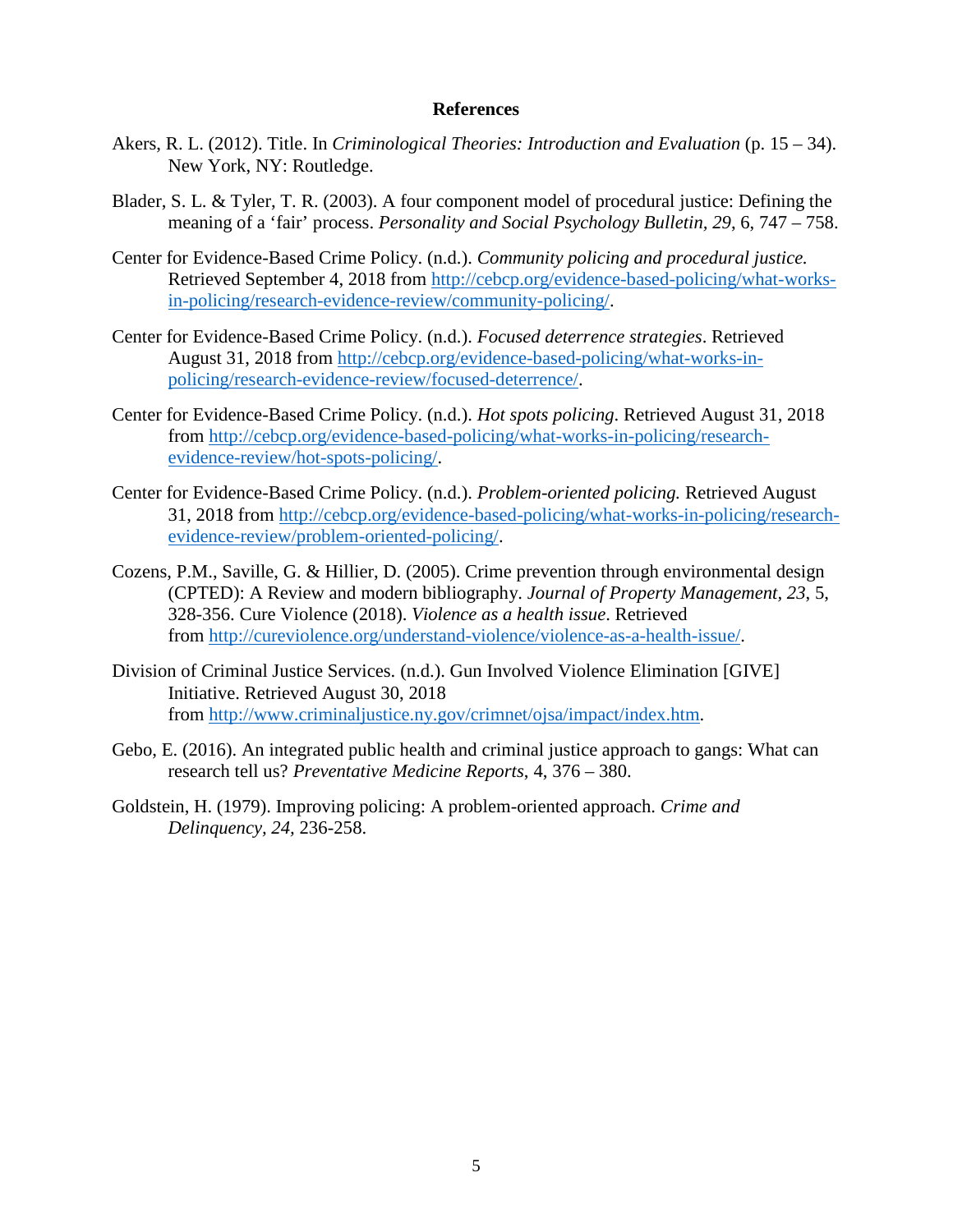**Appendix A: New York State's Gun Involved Violence Elimination Participating Counties**